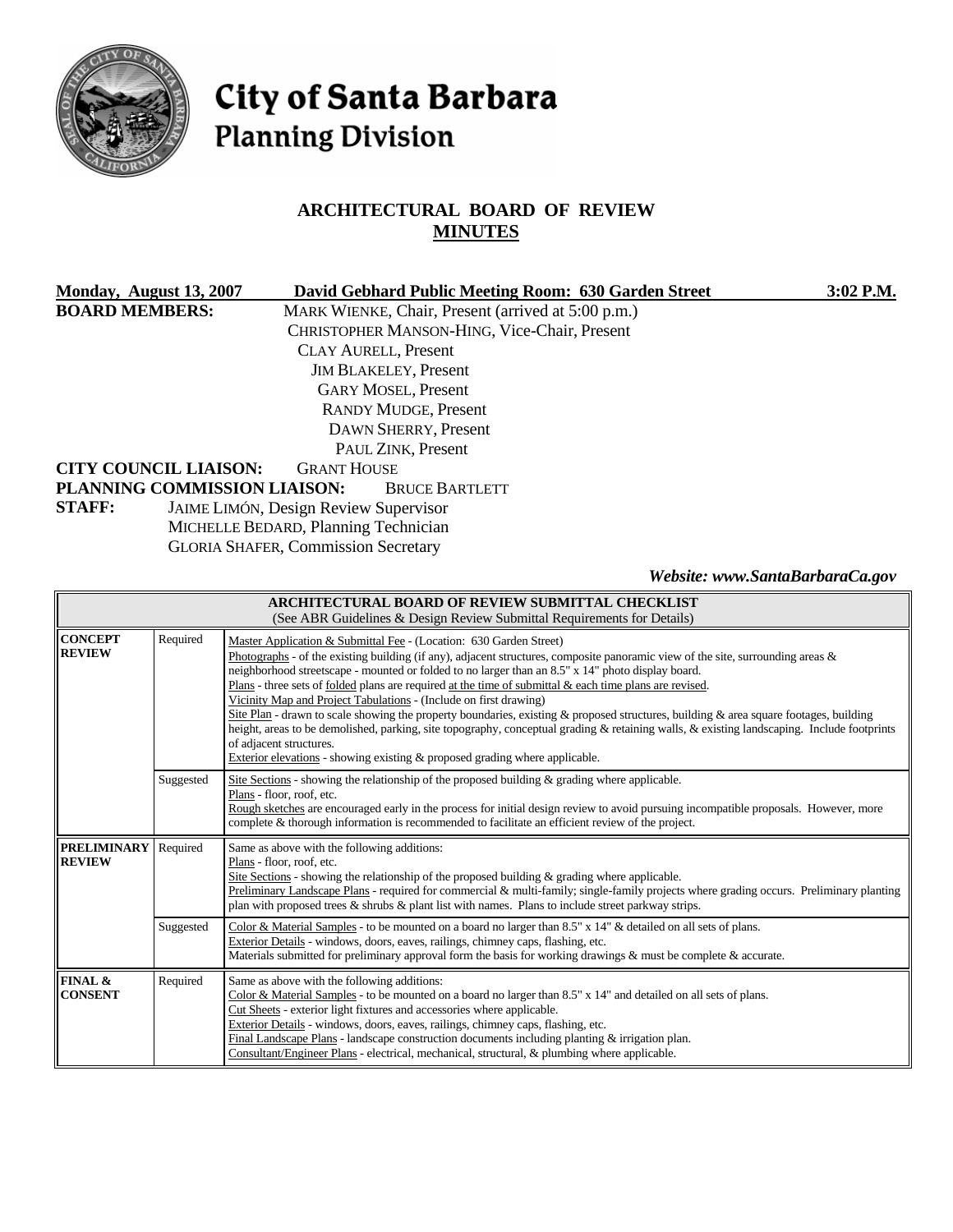#### **PLEASE BE ADVISED**

- The approximate time the project will be reviewed is listed to the left of each item. It is suggested that applicants arrive 15 minutes early. The agenda schedule is subject to change as cancellations occur. Staff will notify applicants of time changes.
- The applicant's presence is required. If an applicant is not present, the item will be postponed indefinitely. If an applicant cancels or postpones an item without providing advance notice, the item will be postponed indefinitely and will not be placed on the following Architectural Board of Review (ABR) agenda. In order to reschedule the item for review, a rescheduling fee will be paid and the applicant must fill out and file a Supplemental Application Form at 630 Garden Street (Community Development Department) in addition to submitting appropriate plans.
- All approvals made by the ABR are based on compliance with Municipal Code Chapter 22.68 and with adopted ABR guidelines. Some agenda items have received a mailed notice and are subject to a public hearing.
- The ABR may grant an approval for any project scheduled on the agenda if sufficient information has been provided and no other discretionary review is required. Substitution of plans is not allowed, if revised plans differing from the submittal sets are brought to the meeting, motions for preliminary or final approval will be contingent upon staff review for code compliance.
- The Board may refer items to the Consent Calendar for Preliminary and Final Architectural Board of Review approval.
- Preliminary and Final Architectural Board of Review approval is valid for one year from the date of the approval unless a time extension or Building Permit has been granted.
- **Items before the Board may be appealed to the City Council. For further information on appeals, contact the Planning Division Staff or the City Clerk's office. Said appeal must be in writing and must be filed with the City Clerk at City Hall within ten (10) calendar days of the meeting at which the Board took action or rendered its decision. The scope of this project may be modified under further review.**
- **AMERICANS WITH DISABILITIES ACT:** In compliance with the Americans with Disabilities Act, if you need special assistance to participate in this meeting, please contact the Planning Division at (805) 564-5470. Notification at least 48 hours prior to the meeting will enable the City to make reasonable arrangements.
- **AGENDAS, MINUTES and REPORTS**: Copies of all documents relating to agenda items are available for review at 630 Garden St. and agendas and minutes are posted online at www.SantaBarbaraCa.gov/abr If you have any questions or wish to review the plans, please contact Michelle Bedard, at (805) 564-5470 between the hours of 8:30 a.m. to noon and 1:00 p.m. to 4:00 p.m., Monday through Friday.

## **LICENSING ADVISORY:**

The Business and Professions Code of the State of California and the Municipal Code of the City of Santa Barbara restrict preparation of plans for certain project types to licensed professionals. Applicants are encouraged to consult with Building and Safety Staff or Planning Staff to verify requirements for their specific projects.

Unlicensed persons are limited to the preparation of plans for:

- $\triangleright$  Single or multiple family dwellings not to exceed four (4) units per lot, of wood frame construction, and not more than two stories and basement in height;
- ¾ Non-structural changes to storefronts; and,
- $\blacktriangleright$  Landscaping for single-family dwellings, or projects consisting solely of landscaping of not more than 5,000 square feet.

## **NOTICE:**

- 1. That on Thursday, August 09, 2007 at 4:00 p.m., this Agenda was duly posted on the indoor and outdoor bulletin boards at the Community Development Department, 630 Garden Street, and online at www.SantaBarbaraCa.gov.
- 2. This regular meeting of the Architectural Board of Review will be broadcast live and rebroadcast in its entirety on Wednesday at 8:00 a.m. on Channel 18.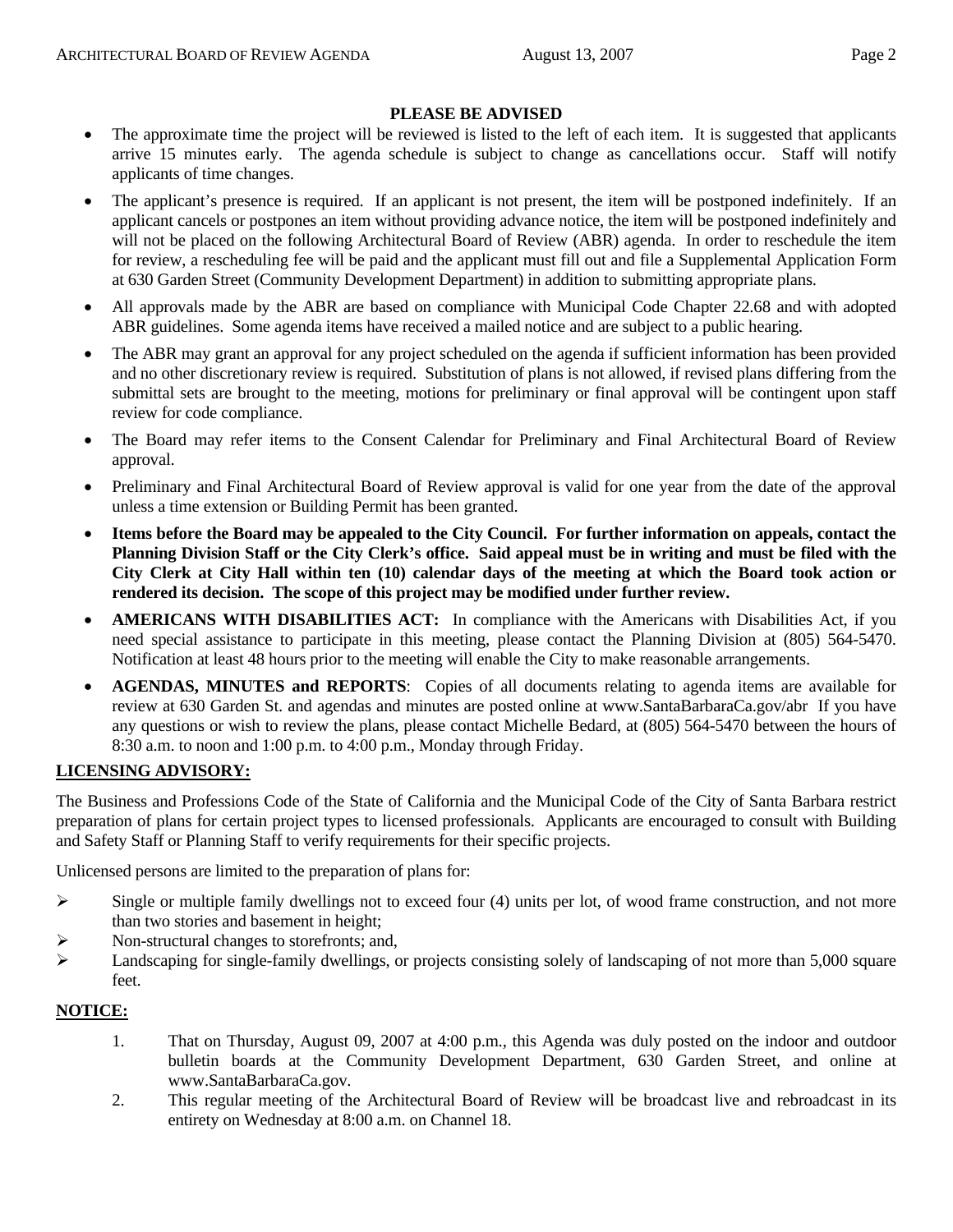#### **GENERAL BUSINESS:**

A. Public Comment:

No public comment.

- B. Approval of the minutes.
	- 1. Request to amend the minutes of June 4, 2007, Item #5, 565, Yankee Farm Road.
		- Motion: Table to August 27th. Applicant, staff and motion maker to meet to resolve the issue. Action: Zink/ Sherry. 5/1/1. (Mosel abstained. Mudge opposed.)
	- 2. Motion: Table the minutes of the Architectural Board of Review meeting of July 24, 2007 until later in the meeting. Action: Zink/Aurell, 4/0/0. Motion carried. (Wienke absent. Blake, Mosel, Sherry abstained.)

Cheri Rae McKinney: minutes of July 24, 2007, Item #6, 601 E. Anapamu, wording of public comment. Documents entered into record: e-mail and letter correspondence. (Mr. Limón agreed to meet with Ms. McKinney to discuss wording.)

- Motion: Table the minutes of the Architectural Board of Review meeting of July 24, 2007 until later in the meeting. Action: Zink/Aurell, 4/0/0. Motion carried. (Wienke absent. Blake, Mosel, Sherry abstained.) (Time: 10:39) Motion: To open review of the minutes of July 24, 2007.
- Action: Zink/Clay. 4/0/0. Motion carried. (Blakeley, Mosel, Wienke, Sherry abstained due to their absence form the meeting.)

#### (Time: 10:41)

| Motion: | To approve the minutes of July 24, 2007 as amended:                                 |
|---------|-------------------------------------------------------------------------------------|
| Action: | Zink/Clay. 4/0/0. Motion carried. (Blakeley, Mosel, Wienke, Sherry abstained due to |
|         | their absence form the July $24th$ meeting.)                                        |

3. Motion: Table review of the minutes of the Architectural Board of Review meeting of July 30, 2007, until the meeting of August 27, 2007. Action: Zink/Mudge, 4/0/0. (Wienke absent. Blakeley, Mosel, Sherry abstained.)

Public comment: Tony Fisher: concerned that July 30<sup>th</sup> minutes are being continued, due to appeal period.

## C. Consent Calendar.

|    | Motion: | Ratify the Consent Calendar of August 6, 2007. The Consent Calendar was reviewed by<br>Christopher Manson-Hing.  |
|----|---------|------------------------------------------------------------------------------------------------------------------|
|    | Action: | Sherry/Mudge, 7/0/0. Motion carried. (Wienke absent.)                                                            |
| 2. | Motion: | Ratify the Consent Calendar of August 13, 2007. The Consent Calendar was reviewed by<br>Christopher Manson-Hing. |
|    | Action: | Mosel/Sherry, 7/0/0. Motion carried. (Wienke absent.)                                                            |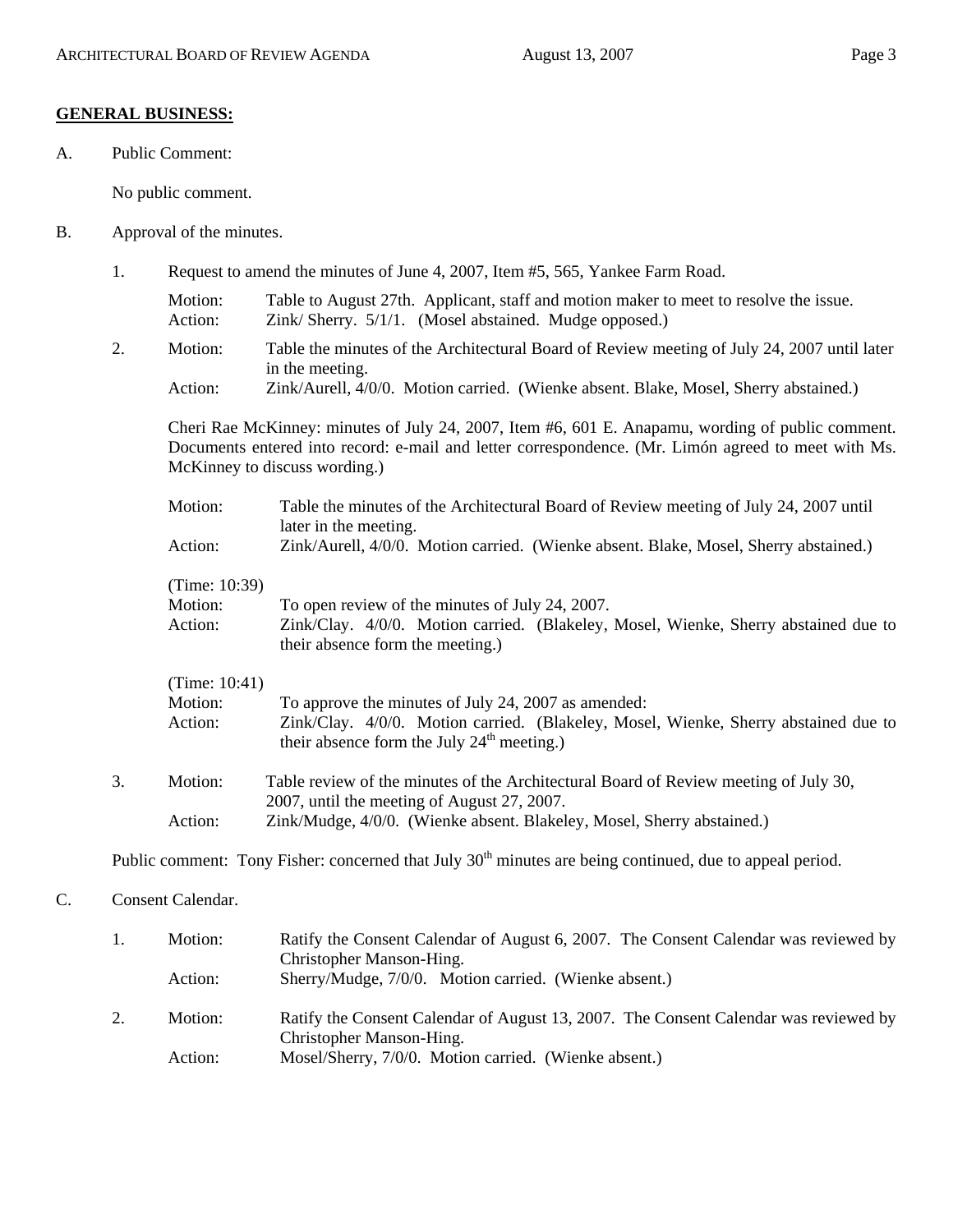- D. Announcements, requests by applicants for continuances and withdrawals, future agenda items, and appeals.
	- 1. Ms. Bedard announced that Board member Wienke will arrive after Item #1, and will step down from Item #7.
	- 2. Board member Mosel announced that he will step down from Item #4.
- E. Subcommittee Reports.

No reports.

F. Possible Ordinance Violations.

No violations reported.

#### **PRELIMINARY REVIEW**

## **1. 601 E MICHELTORENA ST** C-O Zone

| Assessor's Parcel Number: 027-270-030 |                                                                                         |
|---------------------------------------|-----------------------------------------------------------------------------------------|
| <b>Application Number:</b>            | MST2003-00827                                                                           |
| Owner:                                | Santa Barbara Cottage Hospital Foundation                                               |
| Agent:                                | Ken Marshall                                                                            |
| Architect:                            | Joe Cearnal Andrulaitis, LLP                                                            |
| $\sim$ $\sim$ $\sim$ $\sim$           | $\mathbf{r}$ , $\mathbf{r}$ , $\mathbf{r}$ , $\mathbf{r}$ , $\mathbf{r}$ , $\mathbf{r}$ |

(The Santa Barbara Cottage Hospital Foundation Workforce Housing Project will remove the former St. Francis Hospital complex, including the main hospital, convent, central plant, and other ancillary structures and construct 115 residential condominiums that will cover approximately 5.94 acres of the 7.39 acre site. Eighty-one of the units will be sold to Cottage Hospital employees at prices within the City's structure for affordable units and 34 units will be sold at market rates. The project will provide approximately 265 parking spaces, including 254 parking spaces for the 115 condominium units and 11 spaces for the Villa Riviera facility.)

(THE PROJECT WAS APPROVED BY THE PLANNING COMMISSION ON SEPTEMBER 21, 2006, AND BY CITY COUNCIL ON DECEMBER 19, 2006.)

## **(Review of the Architecture.)**

Time: 3:45

Present: Joe Andrulitis, Architect.

Public comment opened at 4:10 p.m. The following individuals/representatives spoke in favor or opposition:

Jim Westby, opposed.

Tony Fisher, opposed.

Cheri Rae McKinney, opposed.

Public comment closed at 4:16 p.m.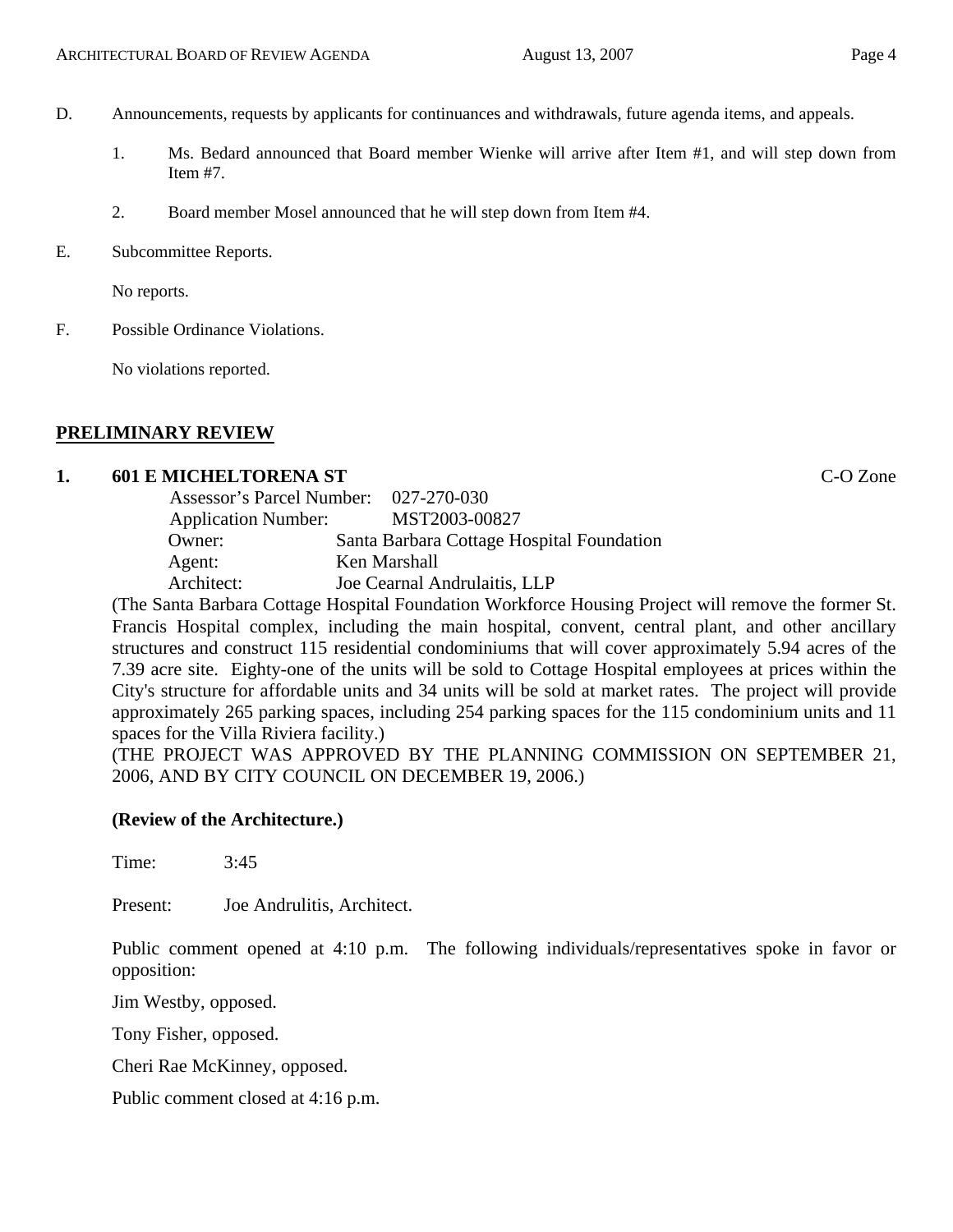## **Motion: Continued two weeks to the Full Board with the following comments:**

- 1) General Information: The Board would like to see the present state of the landscaping proposal and the tree removal proposals.
- 2) Applicant to verify the high fire requirement and update the elevations to suit the detailing.
- 3) J Building: study reducing the height of the building. One suggestion is to lower the plate height or the roof slopes.
- 4) The Board prefers having wood siding on the upper floor, as opposed to having wood siding on the ground floor with plaster above.
- 5) Front door at the lower covered entry: study aligning the door with the porch opening.
- 6) On the site wall between units J2 and S1, consider lowering the site wall to allow for a shorter height difference between the units.
- 7) M Units: the eastern most units facing California Street: study relocating the windows to the garages further away from the entries.
- 8) Study reducing or removing the walkway fingers adjoining the driveway guest parking to provide more landscaping area.
- 9) At the western most M Units: study relocation of the main entry doors to the units, to relate more to the pedestrian access.
- Action: Mosel/Sherry, 6/1/0. Motion carried. (Wienke absent. Blakeley was opposed due to a continuing issue with the mass, bulk, and height of the upper section.)

# **FINAL REVIEW**

## **2. 601 E ANAPAMU ST** R-3 Zone

| Assessor's Parcel Number:  | 029-142-019                                                    |
|----------------------------|----------------------------------------------------------------|
| <b>Application Number:</b> | MST2007-00190                                                  |
| Owner:                     | FAEC Holdings 390026, LLC                                      |
| Applicant:                 | Karen Quinn, BDC Management                                    |
|                            | (Proposal for a new landscape plan to include walkways, retain |

(Proposal for a new landscape plan to include walkways, retaining walls, stairs, minor pool work, and removal of trees in the front setback.)

## **(Project Received Preliminary Approval on May 7, 2007. Final Approval is Requested.)**

| Time:    | 5:01                                                                                                      |
|----------|-----------------------------------------------------------------------------------------------------------|
| Present: | Karen Quinn, Applicant; Katy Rogers O'Riley, Landscaped Architect; Rob Kooyman,<br><b>BDC</b> Management. |

Staff comments: Jaime Limon provided the Board with background information clarifying that there was a stop work order, he stated that there was some confusion on the part of the property owner as to whether the work needed ABR review.

Tim Downey, City Urban Forest Superintendent, reported that he has been in discussion with applicant, and will work with the applicant and the Street Tree Advisory Committee for mitigation of the additional tree removal.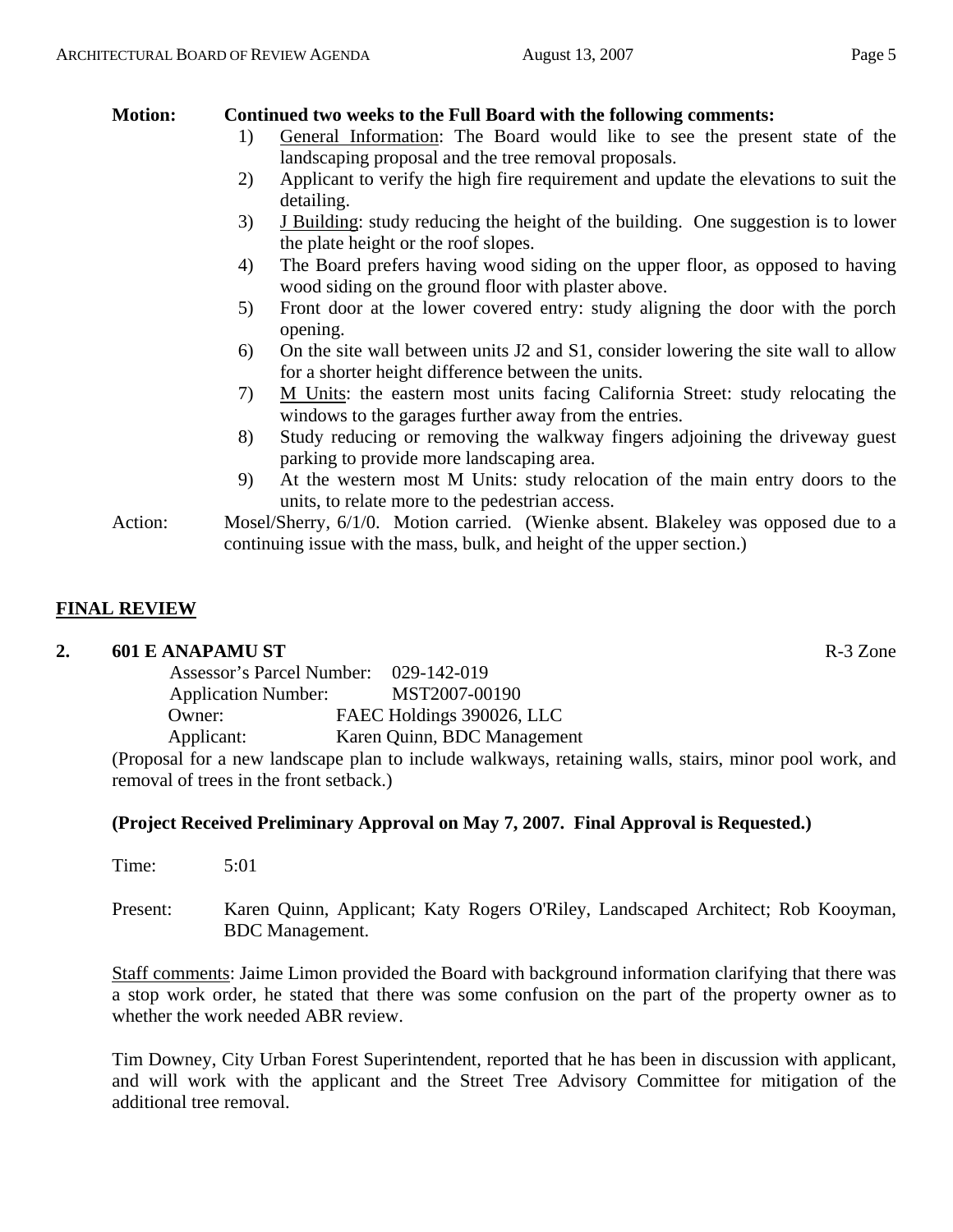Mr. Downey stated that his jurisdiction only applies to the setback and parkway trees, and the proposed tree mitigation in the parkway is acceptable, although the species is yet to be determined.

Public comment opened at 5:19 p.m. The following individuals spoke in favor or opposition: Cheri Rae McKinney: opposed. Documents entered: correspondence and e-mails from neighbors.

Ray Choiniere: opposed. Documents: his public comment letter (submitted comment letter from Dr. and Mrs. Leonard after public comment had closed).

Public comment closed at 5:27 p.m.

#### **Motion: Final Approval of the project, as noted on plans, with the following conditions:**

Applicant shall design and repair the entire length of the existing wall and new wall on Salsipuedes Street, against the sidewalk, as per their structural detail submitted with the following changes:

- 1) The block stone can be reduced to 4 to 6 inches of veneer, hopefully reutilizing existing wall, and potentially move the structural vertical battered foundation wall closer to the sidewalk, allowing more room for the palm tree in that location, and having a top stone cap covering both the concrete retaining wall and the veneer. Top of footing is not to be higher than the sidewalk at any location (detail 1, page LO-1).
- 2) Parkway hitching post and stonework: repair and relocate the hitching post back to its original condition and location. Coordinate location with the City Historian.
- 3) Restore the stonework at the parkway to its original condition.
- 4) Remove any high water use plants per City requirements for zero scape water usage.

Action: Mosel/Manson-Hing, 7/0/1. Motion (Blakeley abstained.)

## **PRELIMINARY REVIEW**

## **3. 3825 STATE ST** C-2/SD-2 Zone

 Assessor's Parcel Number: 051-010-014 Application Number: MST2007-00290 Owner: Patricia S. Nettleship Trustee Applicant: Conceptual Motion Company

(Proposal to construct two monument towers at La Cumbre Plaza. Located at buildings E and F, the towers will serve as wayfinding design elements marking major entries into the interior plaza. The tower interiors are open circulation spaces at the ground-floor level with faux second floors.)

## **(Action may be taken if sufficient information is provided.)**

Time: 6:08

Present: Angie Westfall, Conceptual Motion.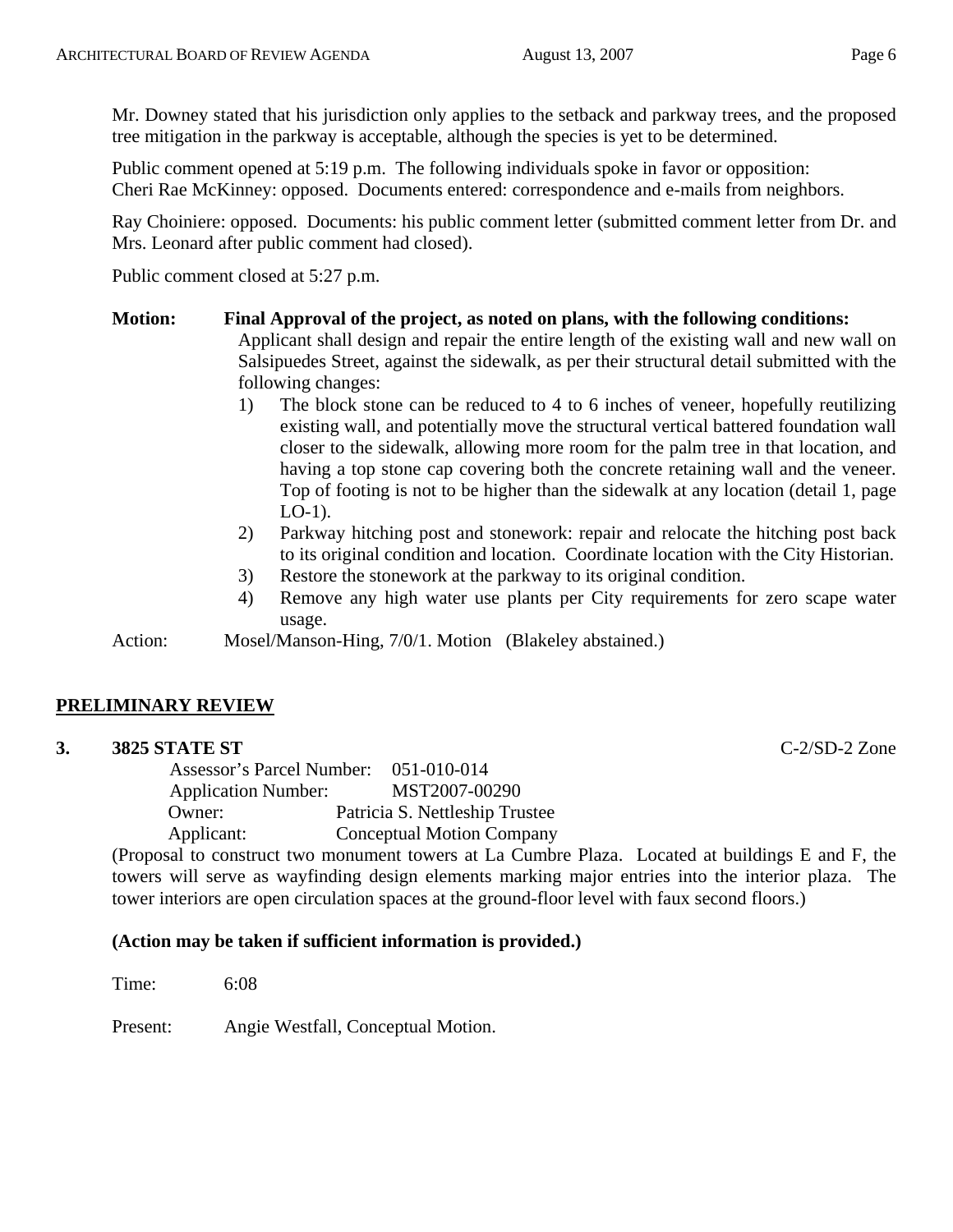## **Motion: Preliminary Approval of the project, return to Consent Calendar with the following comments and conditions:**

- 1) Revise the east elevation below the arch of the tower to remove the tile and base to allow true base legs for the tower. Install in that area a planter as shown on other presentation drawings.
- 2) Reduce the east elevation arch approximately 12 inches in height to match the other two arches in width and height.
- 3) The roof shall be revised into a pointed hip-form without a ridge, as noted on the plans.
- 4) The expansion joint between the tower and façade shall be designed and detailed in such way to camouflage a thin expansion joint as minimal as possible, not a full open vertical joint as shown on the plans.
- 5) The project may return to Consent Calendar for completion of the working drawings.

Action: Sherry/Mosel, 8/0/0. Motion carried.

## **\*\*\* THE BOARD RECESSED FROM 6:40 P.M. UNTIL 6:58 P.M. \*\*\*\*\***

## **REVIEW AFTER FINAL**

## **4. 533 W GUTIERREZ ST** R-4 Zone

|                            | Assessor's Parcel Number: 037-222-003 |
|----------------------------|---------------------------------------|
| <b>Application Number:</b> | MST2004-00264                         |
| Owner:                     | <b>Gonzalez Family Trust</b>          |
| Architect:                 | Jose Esparza                          |

(This is a revised project with original ABR approval on February 13, 2006. Proposal for a new secondfloor 552 square foot addition to Unit D of a five unit apartment complex. The project involves a firstfloor remodel area of 175 square feet to remove one downstairs bedroom and the addition of two bedrooms and two bathrooms on the second floor. The proposal changes the floor plan from a twobedroom 851 square foot one-story unit to a three-bedroom 1,403 square foot two-story unit.)

## **(Review After Final.)**

## **(Action may be taken if sufficient information is provided.)**

Time: 6:58

Present: Jose Esparza, Architect.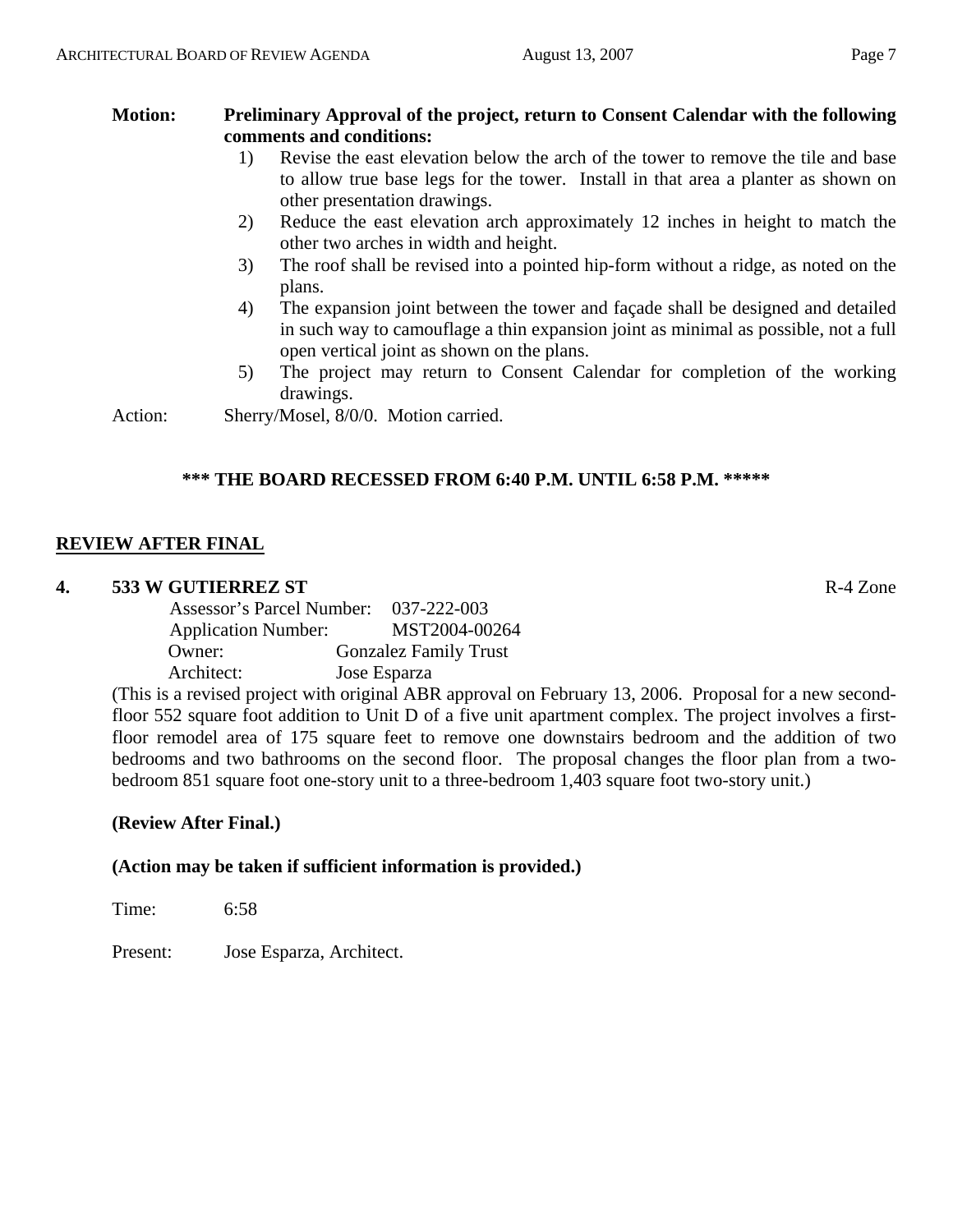## **Motion: Continued indefinitely back to the Full Board with the following comments:**

- 1) Rework the roof and building forms of the new second addition to better integrate with the proposed and approved plans.
- 2) Some Board members find that the potential excessive use of Dutch Gables on the proposed second story addition roofscape elements may not be required. Other Board members can offer no solution, but are concerned with connectivity and design overlapping of the two structures within the building's overall building mass.
- 3) The Board assumes details in the previously approved set of entire project will be utilized and would like them keyed into the revised plans.
- 4) Provide color board, color key and exterior materials on the new drawings.
- 5) Applicant is encouraged to provide a revised landscape plan if they like to use landscape features/entries to mitigate the size of the addition.

Action: *Zink/Aurell, 7/0/0.* Motion carried. (Mosel stepped down)

## **CONCEPT REVIEW - NEW ITEM**

## **5. 505 WENTWORTH AVE**  R-3 Zone

| <b>Assessor's Parcel Number:</b> | 037-143-010              |
|----------------------------------|--------------------------|
| <b>Application Number:</b>       | MST2007-00345            |
| Owner:                           | Wentworth Investors, LLC |
| Architect:                       | Jose Esparza             |

(Proposal to construct three new two-story residential condominiums on an existing 6,500 square foot vacant lot in the R-3 Zone. The proposal includes 2, two-bedroom units totaling 2,128 square feet and 1, one-bedroom unit totaling 1,042 square feet. An attached 438 square foot two-car garage is proposed for each unit. The parcel has a 2% slope and 256.7 yards of grading is proposed.)

## **(COMMENTS ONLY; PROJECT REQUIRES ENVIRONMENTAL ASSESSMENT AND STAFF HEARING OFFICER APPROVAL OF A TENTATIVE SUBDIVISION MAP FOR CONDOMINIUMS.)**

Time: 7:26

Present: Jose Esparza, Architect; Mark Jacobsen, Owner.

## **Motion: Continued indefinitely to the Full Board with the following comments:**

- 1) Applicant to study the amount of second story massing; at this time the massing is considered excessive. Some elements of concern are: a. the tower elements with their unnecessary volume; b. the overhanging balcony with overhanging second floor; c. and the overly large dining room spaces are possibly adding unnecessary mass. Applicant to study stepping back the upper floor significantly to provide a better street relationship.
- 2) Street presence: the project needs a significant street presence at the entry of first unit.
- 3) Gas meters: relocate to a less conspicuous area.
- 4) Trash area: relocate to more discrete area.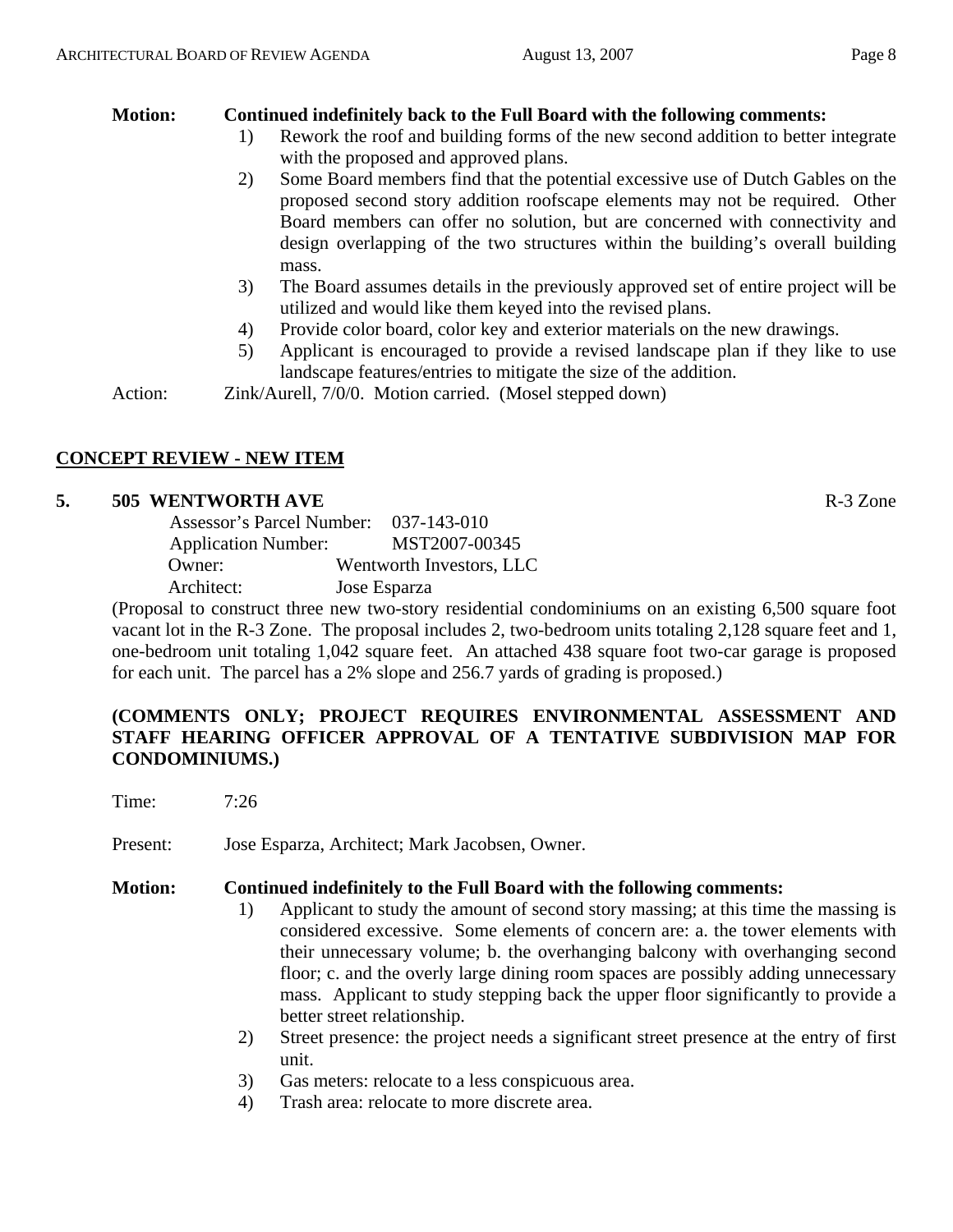- 5) Provide significant landscape for the project, particularly at garage entry side of the project.
- 6) Provide proper wayfinding floor surface or signage, etc., to the unit entries.

Action: Blakeley/Sherry, 7/0/0. Motion carried. (Wienke stepped down.)

## **FINAL REVIEW**

#### **6. 116 E YANONALI ST** OC/SD-3 Zone

 Assessor's Parcel Number: 033-083-018 Application Number: MST2006-00361 Owner: DBN Yanonali, LLC Architect: The Conceptual Motion Company

(Proposal to construct a three-story mixed use building consisting of six residential units totaling 8,588 square feet and six new commercial spaces totaling 4,615 square feet. The proposal includes demolition of the existing 7,343 square foot warehouse/office on the 11,880 square foot parcel, located in the Coastal Zone. Modifications would be required to provide fewer than the required number of parking spaces and less than the required open yard area.)

## **(Project Received Preliminary Approval on July 30, 2007. Final Approval is Requested.)**

## **(PROJECT REQUIRES COMPLIANCE WITH PLANNING COMMISSION RESOLUTION NO. 030-07, APPROVED JULY 19, 2007.)**

Time: 8:01

Present: Steve Yates, Architect/Designer; Gerhard Meyer, Project Architect; Lane Goodkind, Landscape Architect for Conceptual Motion Company; and Steve Delson DBN Development, LLC.

Public comment opened at 8:31 p.m. The following individual(s) spoke in favor or opposition:

Paula Westbury: opposed.

Public comment closed at 8:32 p.m.

Straw Vote: How many Board members like the railings as drawn? 5/3/0. Straw Vote: How many prefer a better solution for the railing and glass for a Review After Final? 5/3/0.

#### **Motion: Final Approval with the following conditions:**

- 1) The northeast corner elevation, where roll up door meets the subsequent door and glass, study to find a solution for the misalignment of the muntins (Page A202).
- 2) Applicant shall install more planting in the internal courtyard under the stair area in lieu of the rocks.
- 3) The Board can approve not having a parking screen at the southeast corner of Grey Avenue and having more landscaping and less structure at that location.
- 4) Planter boxes at the second and third levels of the inner courtyard shall be indicated on all plans to be planter boxes.
- 5) Project to return to Full Board for Review After Final of these items.

Action: Manson-Hing/Blakeley, 8/0/0. Motion carried.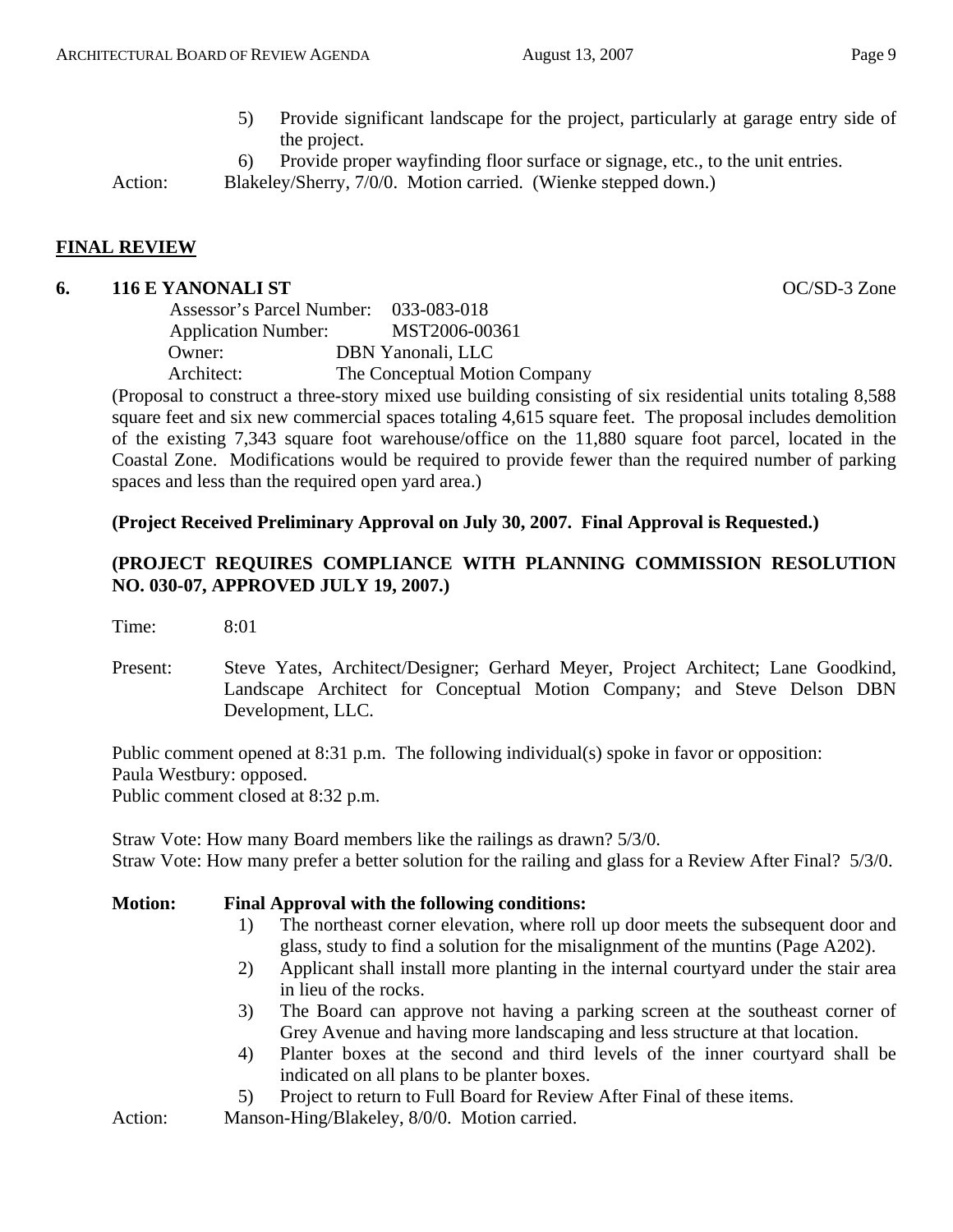# **CONCEPT REVIEW - NEW ITEM**

## **7. 1108 OLIVE ST** R-3 Zone

**(7:20)** Assessor's Parcel Number: 029-180-012 Application Number: MST2007-00352 Owner: Andre R. Schneider Architect: Bryan Pollard

> (Proposal to convert an existing one-story 1,138 square foot house to a condo and construct a new twostory 1,529 square foot condo on a 7,349 square foot lot in the R-3 zone. The conversion of the existing unit includes a new 834 square foot second-story addition, including a 125 square foot second-story balcony, and an attached 566 square foot two-car garage. The new 1,529 square foot unit will include an attached 401 square foot two-car garage.)

## **(COMMENTS ONLY; PROJECT REQUIRES ENVIRONMENTAL ASSESSMENT AND STAFF HEARING OFFICER APPROVAL OF A TENTATIVE SUBDIVISION MAP FOR CONDOMINIUMS.)**

Time: 8:59

Present: Bryan Pollard, Architect; Andre Schneider, Owner.

Public comment opened at 9:19 p.m. The following individual(s) spoke in support or opposition:

Paula Westbury: opposed.

Darlene Zehren: opposed to scale, form, massing, and neighborhood incompatibility; supported property development.

Nancy Cohen: opposed to design; supported building.

Chris Edwards: opposed to scale; supported construction.

Sue Jackson: opposed to mass, run off, car noise, and loss of sunlight; supported property development.

Mark Wienke: opposed to storm drainage at front, unrelenting northern wall, squatty west elevation, north property line balcony; high windows on north elevation; lack of skyline trees; windows that look into neighbors property.

Public comment closed at 9:31 p.m.

# **Motion: Continued indefinitely to the Full Board with the following comments:**

- 1) The Board finds, at least for the second story element, that the project is aggressive in its massing and looks for relief.
- 2) The styling of project and the striving for excellence in the George Washington Smith style are appreciated. Board appreciates the aspects of the west and south elevations in their simplicity and accuracy to that style.
- 3) The Board would like the applicant to visit the south elevation to provide more pedestrian friendly streetscape; suggestions include studying the wall and landscaping to the south, the building entryway, the stepping of one and two story elements and the size of two-story element immediately behind the first story.
- 4) Study the north and east elevation for greater relief in both roof heights and massing of the building away from the setback lines. Provide more simplicity toward the chosen style.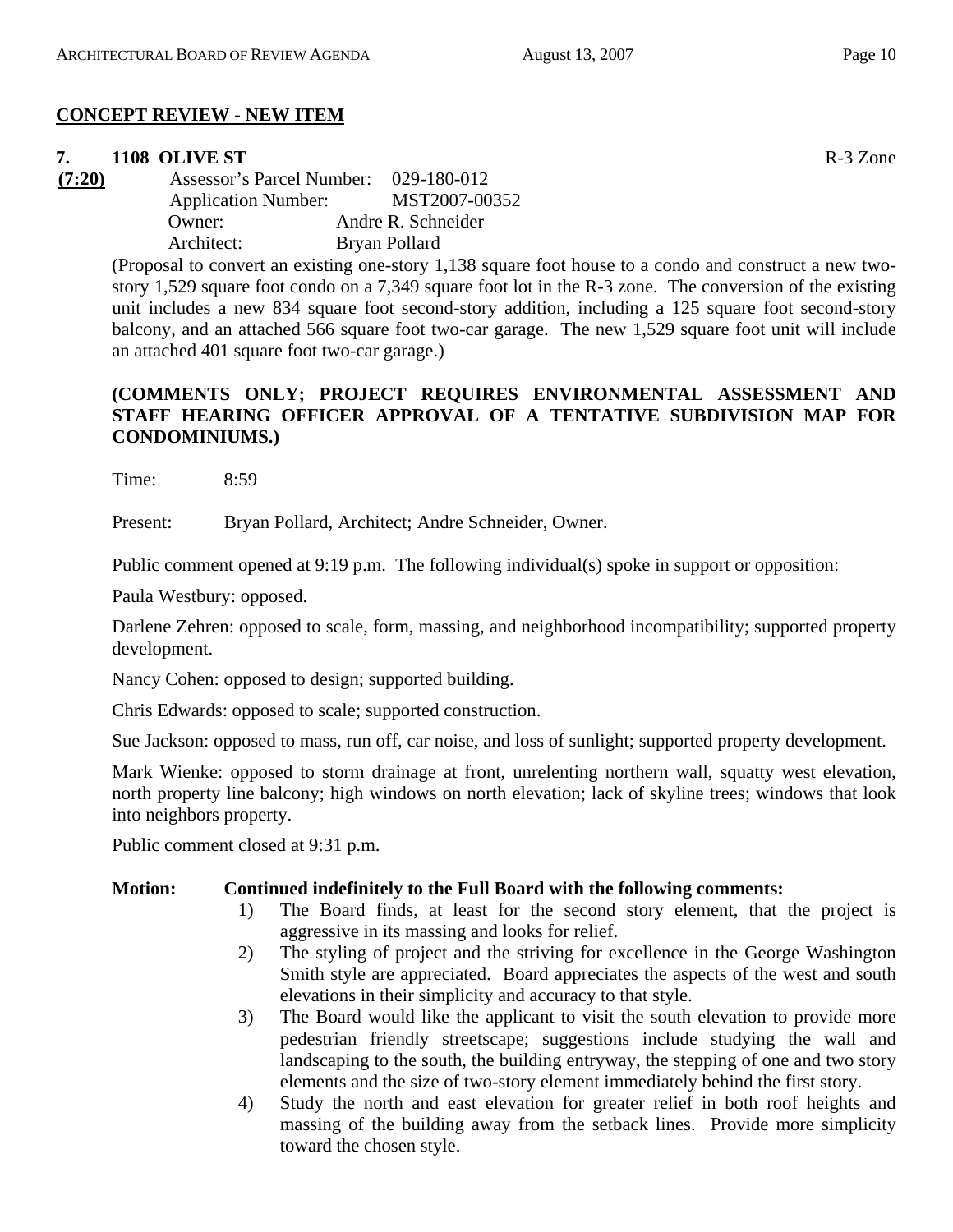- 5) Applicant is to take advantage of the slope to the rear, and step down the project as much as possible to relieve the overall height of the roofline.
- 6) Applicant is to work with staff for storm drainage runoff as required by the City.
- 7) Applicant is to restudy the cantilevered balcony on the northern side, especially as it comes off of an interior patio area. Study not having the cantilevered balcony to provide privacy to northerly neighbor, and study other fenestrations that face neighbors to the north.
- 8) On the site plan, show the proximity of neighboring structures to this project. Show the outline on eastern side of project.
- 9) Applicant to provide a design for the relocated trash area.
- 10) Study the possibility of reducing the finished floor of the rear unit.

Action: Sherry/Aurell, 7/0/0. Motion carried. (Wienke stepped down.)

# **CONCEPT REVIEW - CONTINUED ITEM**

## **8. 927 OLIVE ST** C-2 Zone

| (7:50) | Assessor's Parcel Number:  | 029-302-031        |
|--------|----------------------------|--------------------|
|        | <b>Application Number:</b> | MST2006-00421      |
|        | Architect:                 | Keith Rivera       |
|        | Owner:                     | Fiesta Olive, LLC  |
|        | Applicant:                 | Aaron Amuchastegui |

(Proposal for a five-unit condominium development consisting of two three-story buildings. The project includes five, three-story one- and two-bedroom residential condominium units ranging from 1,800 to 2,100 square feet in size. Each unit has an attached two-car garage and there are three uncovered parking spaces and a central auto court. A Voluntary Lot Merger is proposed to combine two parcels for the 11,761 square foot site. The project includes demolition of the two existing single-family dwellings at 927 and 933 Olive Street and 500 cubic yards of site grading. Planning Commission Approval of a Tentative Subdivision Map is requested. Modifications are requested for encroachments into two-side yards and the rear yard. Approximately 800 cubic yards of grading is proposed as a part of the proposal.)

## **(Third Concept Review.)**

## **(COMMENTS ONLY; PROJECT REQUIRES ENVIRONMENTAL ASSESSMENT AND PLANNING COMMISSION APPROVAL OF A TENTATIVE SUBDIVISION MAP FOR CONDOMINIUMS.)**

Time: 10:02

Present: Keith Rivera, Architect.

Public comment opened at 10:12 p.m.

Paula Westbury: opposed.

Public comment closed at 10:13 p.m.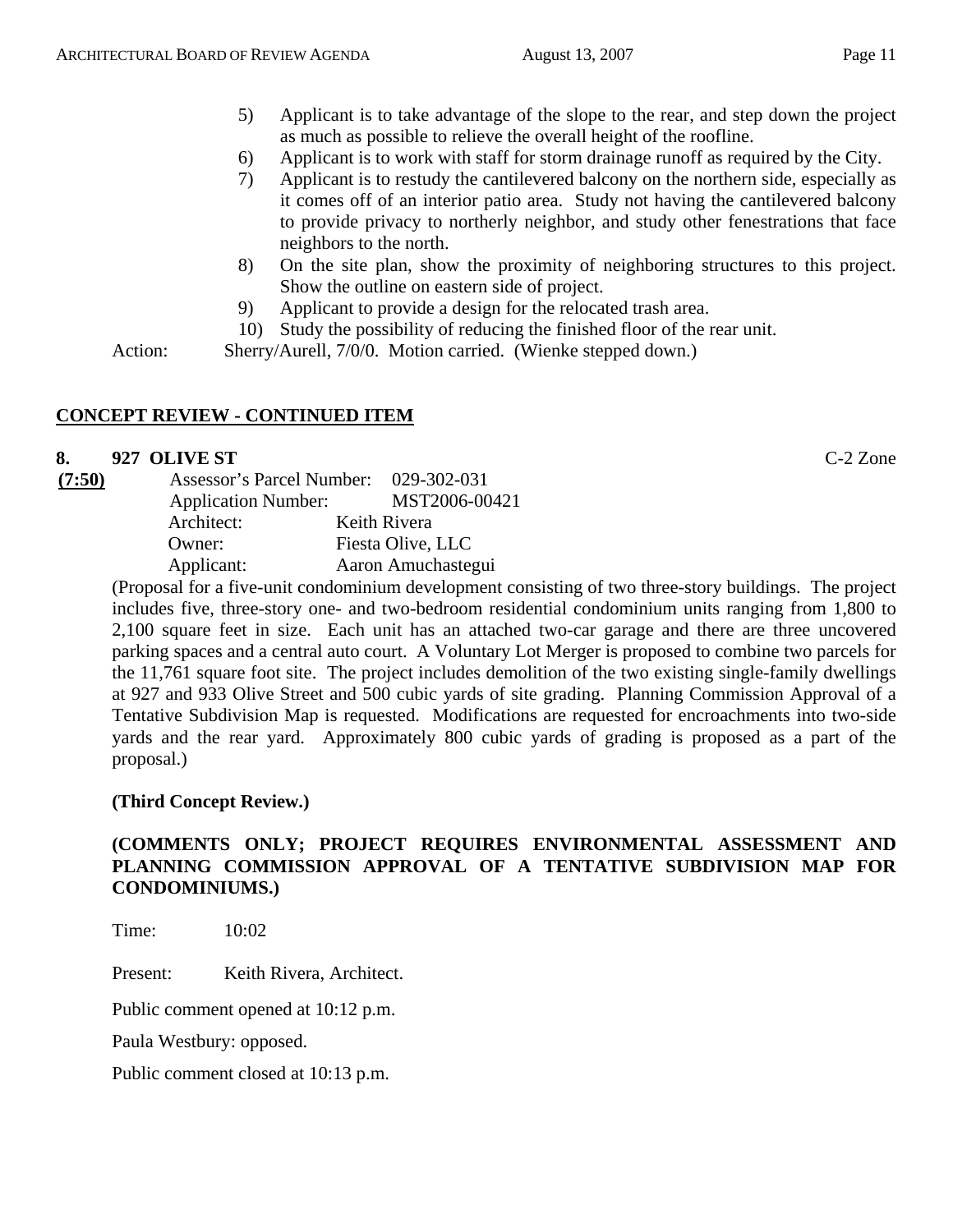## **Motion: Continued indefinitely to the Planning Commission with the following comments:**

- 1) Modifications: a. The modification for a trash enclosure located in the rear interior yard setback is acceptable as it is near a commercial trash zone to the south and zero lot line blank wall to west, and the modification will not negatively impact to the neighbors on either side; b. The modification for a side yard, south, zero lot line property is a acceptable at that location as the site is located in a C-2 zone, and the neighboring property is also a zero property line; c. The modification for the rear yard of building number five, second-story portions to be 6 feet, as opposed to the required 10 feet, from the property line is supportable in that location as it overlooks a commercial parking lot to the west, and as the applicant has asked to mitigate the contiguousness of the adjacent properties by having a further setback off the Olive street sidewalk.
- 2) The Board finds that the third level roofs are now better proportioned and better handled than previously submitted. The applicant is encouraged to further articulate and add architectural details to those portions to appear less boxy and more interesting.
- 3) Front entries of all units shall be better articulated with artistic detailing and pedestrian friendly elements, especially the street-facing building number two.
- 4) Some Board members feel the courtyard paving scheme may be too busy, others disagree. The Board's direction is to have a nicely articulated motor court design of a higher quality than just asphalt and concrete.
- 5) The drainage from the site to the street is handled well utilizing subsurface underground piping and underground storage infiltration system, the Board prefers to see that continue.
- 6) Refine the second-story roof at the east property line, adjacent to the south building.
- 7) The Board finds that some of the third-story balconies, especially on interior motor courtyard, could use further study especially as they are attached and articulated with the second-story balconies and the bay windows below.
- 8) Overall, the Board is pleased with the style of design and changes made to date.
- 9) A landscape architect is to verify tree locations with the neighboring property to north. Show existing trees on the site plan.
- Action: Aurell/Mosel, 7/0/0. Motion carried. (Zink abstained because this his first view of the proposal).

## **PRELIMINARY REVIEW**

## **9. 727 WESTWOOD DR** E-1 Zone

**(8:20)** Assessor's Parcel Number: 041-202-009 Application Number: MST2006-00536 Owner: Adeline J. Ratliff Designer: Robert Stamps

> (Proposal for approvals and permits for "as-built" work including 460 square feet of additions, a patio, and a retaining wall. A modification is requested for less than minimum required building separation. The 2,143 square foot single-family residence, including detached two-car garage, is located on a 13,548 square foot lot in the Hillside Design District.)

## **(Applicant to provide a drainage plan for as-built work walls.)**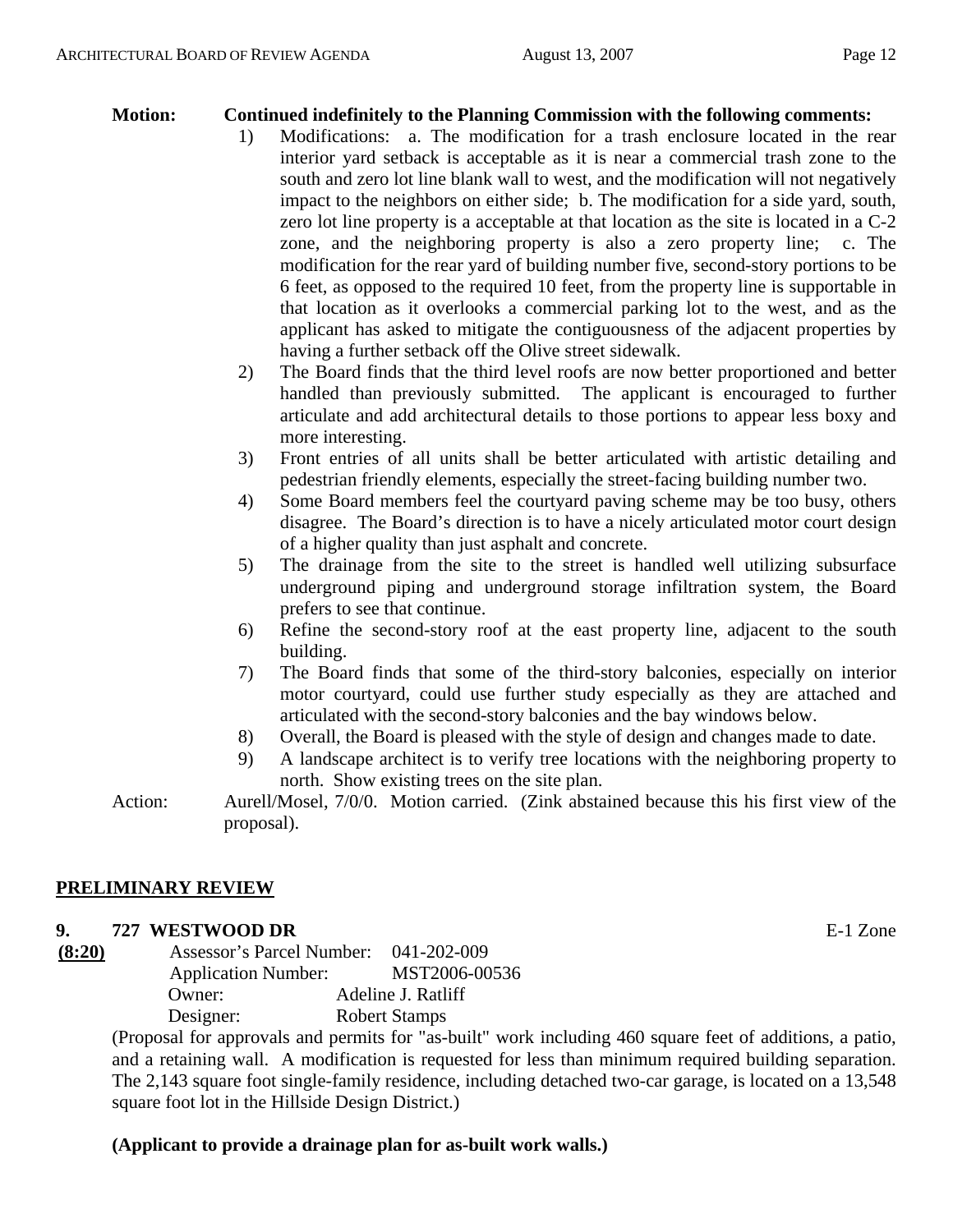## **(PROJECT REQUIRES COMPLIANCE WITH STAFF HEARING OFFICER RESOLUTION NO. 036-07.)**

Time: 10:32

Present: Robert Stamps, Owner's Agent.

- **Motion: Preliminary Approval and return to Consent Calendar with the following comments:** 
	- 1) Annotate all existing and new materials on the plans.
	- 2) Show all existing and new window detailing on the plans for windows, doors, chimney, eaves, garage door, etc.
	- 3) Provide a color board showing existing building colors and/or any changes. Annotated and key the color board on the plans.
	- 4) The new garage door shall be panelized as shown, either stained or pained to match existing window trim.
	- 5) The plaster area over garage door shall be articulated with wood trim to match the other gable ends of house.
	- 6) Final Approval can be made when the project returns to Consent Calendar.

Action: Mosel/Blakeley,  $8/0/0$ .

## **CONSENT CALENDAR**

## **REVIEW AFTER FINAL**

## **A. 2553 MESA SCHOOL LN** E-3/SD-3 Zone

| Assessor's Parcel Number:  | 041-311-032                          |
|----------------------------|--------------------------------------|
| <b>Application Number:</b> | MST2004-00634                        |
| Owner:                     | Robin Davidson, 2003 Revocable Trust |
| Agent:                     | Lisa Plowman                         |
| Architect:                 | Peikert Group                        |

(Proposal for a two-lot subdivision resulting in a 15,199 square foot Parcel 1 and a 10,424 square foot Parcel 2. The proposal for Parcel 1 includes construction of a 735 square foot additional dwelling unit, an attached 420 square foot two-car garage, an attached 210 square foot one-car garage, and one uncovered parking space. The two garages would be attached to the existing 1,483 square foot, onestory, single-family residence. The existing 508 square foot garage and 117 square foot shed would be demolished. Improvements to Parcel 2 would be to define development and building envelopes for a future single-family residence, relocate and improve the existing driveway, and provide an access and utility easement in favor of Parcel 1 as part of subdivision map recordation. Planning Commission approval is requested for a Performance Standard Permit for the additional dwelling unit, a modification to provide one of the required parking stalls as an uncovered stall, a lot frontage modification, a Coastal Development Permit, and a Tentative Subdivision Map.)

## **(Review After Final for reduction of building size and height, and removal of crawl space.)**

Final Approval as submitted.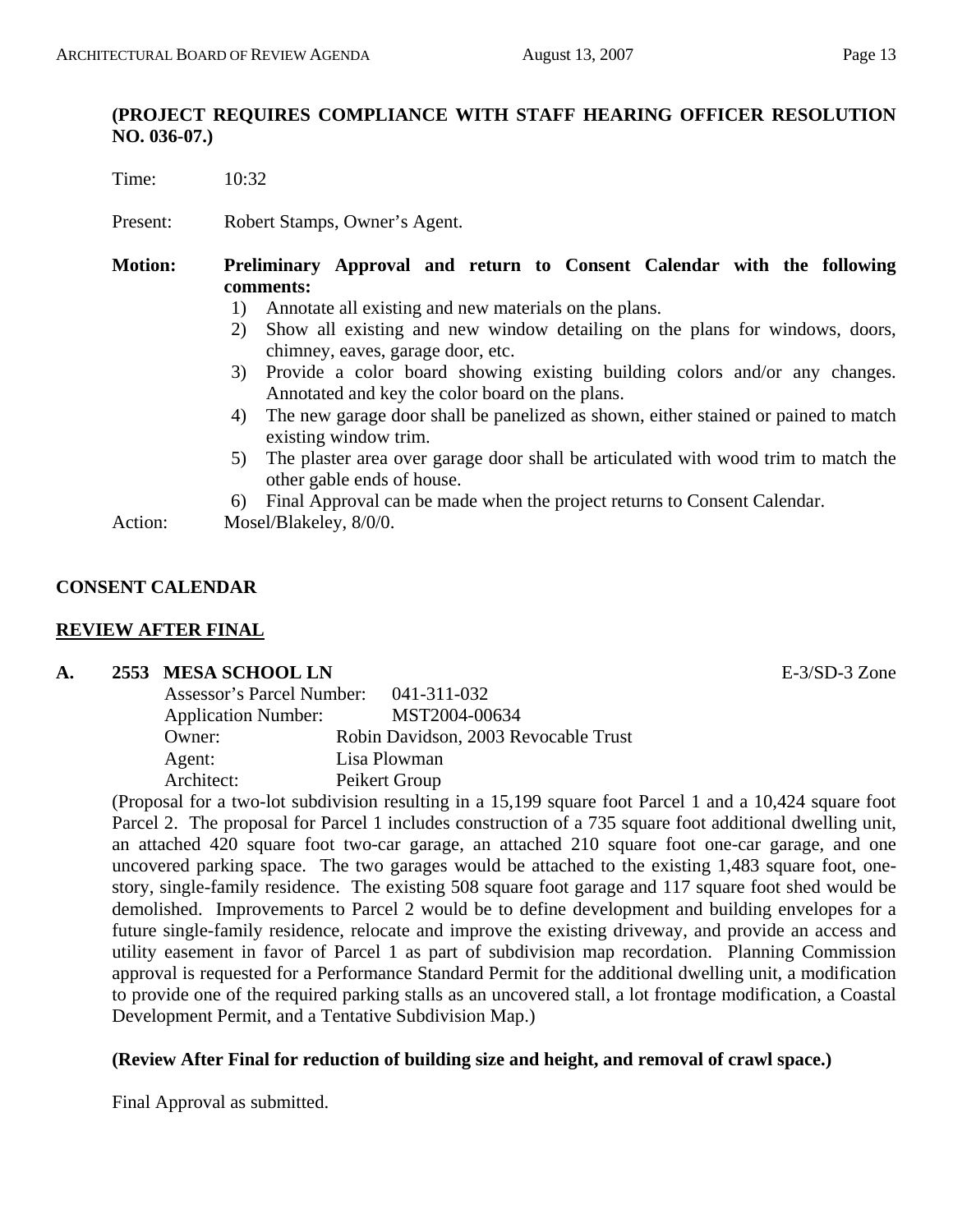## **FINAL REVIEW**

#### **B.** 1809 LOMA ST **R-2 Zone**

 Assessor's Parcel Number: 027-072-007 Application Number: MST2007-00379 Owner: Arthur B. and Janice W. Cherrie II Designer: Monica Vandeventer

(Proposal to convert an existing 44 square foot exterior porch to interior living space, add one new window, and repair exterior stairs and existing landing on the west elevation to conform to current code requirements.)

## **(Received Preliminary Approval August 06, 2007. Final Approval is Requested.)**

Final Approval with the condition that applicant to return to Staff with approved light fixture per City Standards (opaque, not clear).

## **FINAL REVIEW**

## **C. 949 VERONICA SPRINGS RD** E-1 Zone

| Assessor's Parcel Number:  | 049-040-022                                 |
|----------------------------|---------------------------------------------|
| <b>Application Number:</b> | MST2007-00150                               |
| Owner:                     | First Baptist Church of Santa Barbara       |
| Applicant:                 | <b>Robert McCormick, Clearwire Wireless</b> |
| Architect:                 | PB Telecom                                  |

(Proposal for the installation of a broadband wireless telecommunications facility consisting of three antenna panels to be installed on the roof of an existing church building and screened by raising an existing architectural element. The proposal includes a 2' x 2' x 52" high radio cabinet located on the ground adjacent to the existing building.)

## **(PROJECT REQUIRES A FINDING OF NO ADVERSE VISUAL IMPACT.)**

## **(Final Approval is requested.)**

Postponed indefinitely due to applicant's absence.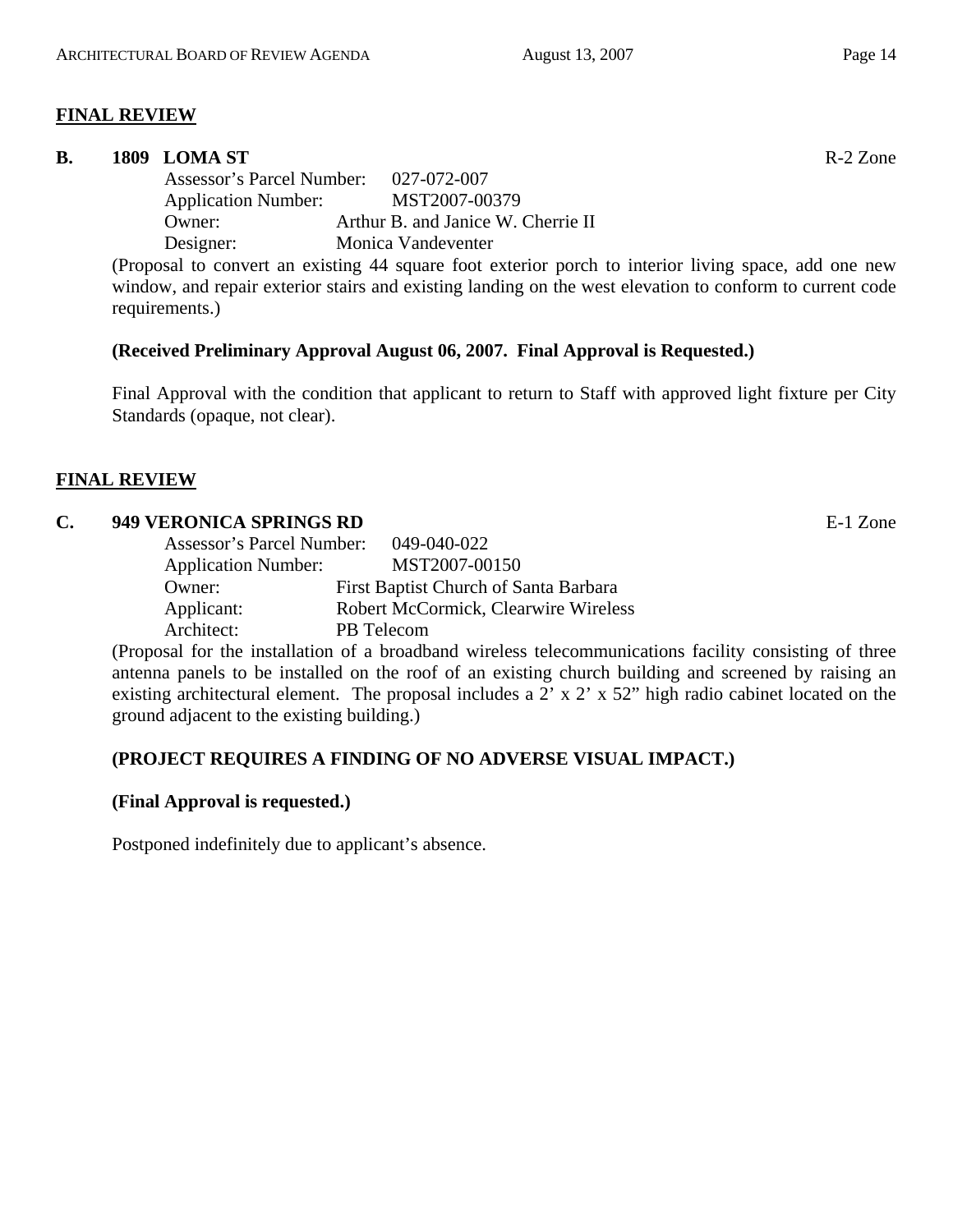#### **FINAL REVIEW**

#### **D. 420 W GUTIERREZ ST** R-4 Zone

 Assessor's Parcel Number: 037-191-007 Application Number: MST2004-00007 Owner: Stephen F. Leroy, Trust Designer: Laura Hanson

(This is a revised project. Proposal to convert an existing 3,196 square foot, three unit, two-story apartment building with an attached 791 square foot garage to three condominiums. A small addition of 385 square feet and one new covered parking space are proposed. The existing trash enclosure is proposed to be relocated out of the front-yard setback.)

#### **(Received Preliminary Approval on June 11, 2007. Final Approval is Requested.)**

Postponed at applicant's request.

## **FINAL REVIEW**

#### **E. 1304 FERRELO RD** E-1 Zone

| Assessor's Parcel Number:  | 029-341-018                         |
|----------------------------|-------------------------------------|
| <b>Application Number:</b> | MST2007-00114                       |
| Owner:                     | Jammalamadaka Living Trust 10/12/01 |
| Architect:                 | John Kelley                         |

(Proposal for a 98 square foot addition to the existing 2,170 square foot two-story residence to create a new entry and relocation of an the enclosure of a stair. (Additional floor area must be calculated for the removal of an existing interior stair. Volume of stair was only counted as floor area on one floor previously.)

## **(Final approval of the project is requested.)**

Final Approval with the condition that the applicant is to return to staff with light fixture with downward cast lighting, 60 wattage or lower, opaque glass, no light pollution.

#### **FINAL REVIEW**

# **F. 3883 LA CUMBRE PLAZA LN** C-2/SD-2 Zone

| Assessor's Parcel Number: 051-022-036 |                                        |
|---------------------------------------|----------------------------------------|
| <b>Application Number:</b>            | MST2007-00046                          |
| Owner:                                | Grace Lutheran Church of Santa Barbara |
| Applicant:                            | Eva Turenchalk                         |
| Architect:                            | Klawiter & Associates                  |
| <b>Business Name:</b>                 | <b>Wescom Credit Union</b>             |

(Proposal to replace a portion of the glass window area with two ATMs with associated lighting and to construct an ADA accessible ramp at an existing commercial space.)

## **(Review of Lighting. Final Approval is Requested.)**

Final Approval as submitted.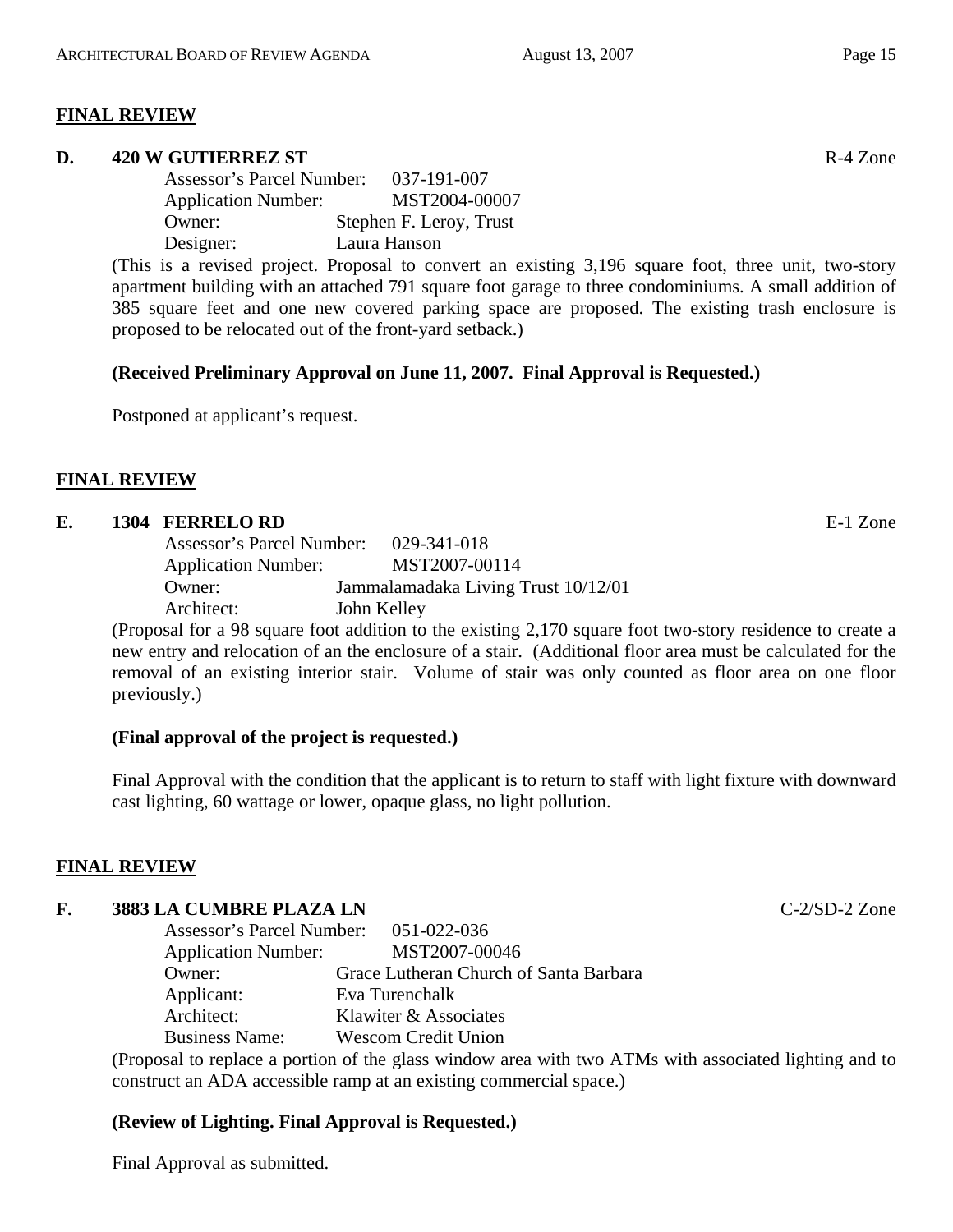## **FINAL REVIEW**

#### **G. 3341 CAMPANIL DR** A-1 Zone

 Assessor's Parcel Number: 047-103-001 Application Number: MST2006-00612 Owner: Chad and Norean V. Drier Trustees Architect: Bill Wolf

(Proposal for a 1,939 square foot one-story addition to an existing 3,489 square foot one-story singlefamily residence with a 655 square foot attached garage on a 1.55 acre lot in the Hillside Design District. The proposal includes new entry gates, the replacement of an existing pool with a new patio, and a new relocated pool and patio.)

## **(Preliminary Approval received on October, 23, 2006. Final Approval of the project is requested.)**

Final Approval with the condition that applicant to return to Staff for exterior light fixture approval.

## **FINAL REVIEW**

#### **H. 1328 DE LA VINA ST** C-2 Zone

| Assessor's Parcel Number:  |  |         | 039-122-016                |     |  |
|----------------------------|--|---------|----------------------------|-----|--|
| <b>Application Number:</b> |  |         | MST2007-00105              |     |  |
| Owner:                     |  |         | Aiken Living Trust 1/11/02 |     |  |
| Architect:                 |  | Tai Yeh |                            |     |  |
|                            |  |         |                            | . . |  |

(Proposal for a new 1,662 square foot, second floor residential unit above an existing 1,980 square foot commercial office building with an attached 570 square foot garage on a 4,530 square foot parcel.)

## **(Final Approval is Requested.)**

Final Approval as submitted.

## **CONTINUED ITEM**

## **I. 1323 DE LA VINA ST** C-2 Zone

 Assessor's Parcel Number: 039-121-009 Application Number: MST2007-00372 Owner: Carl D. Johnson Architect: Tai Yeh

(Proposal to convert 290 square feet of existing attic space to increase the manager's living quarters.)

## **(Second Consent Review.)**

## **(Action may be taken if sufficient information is provided.)**

Preliminary Approval of the project and continued indefinitely to the Consent Calendar.